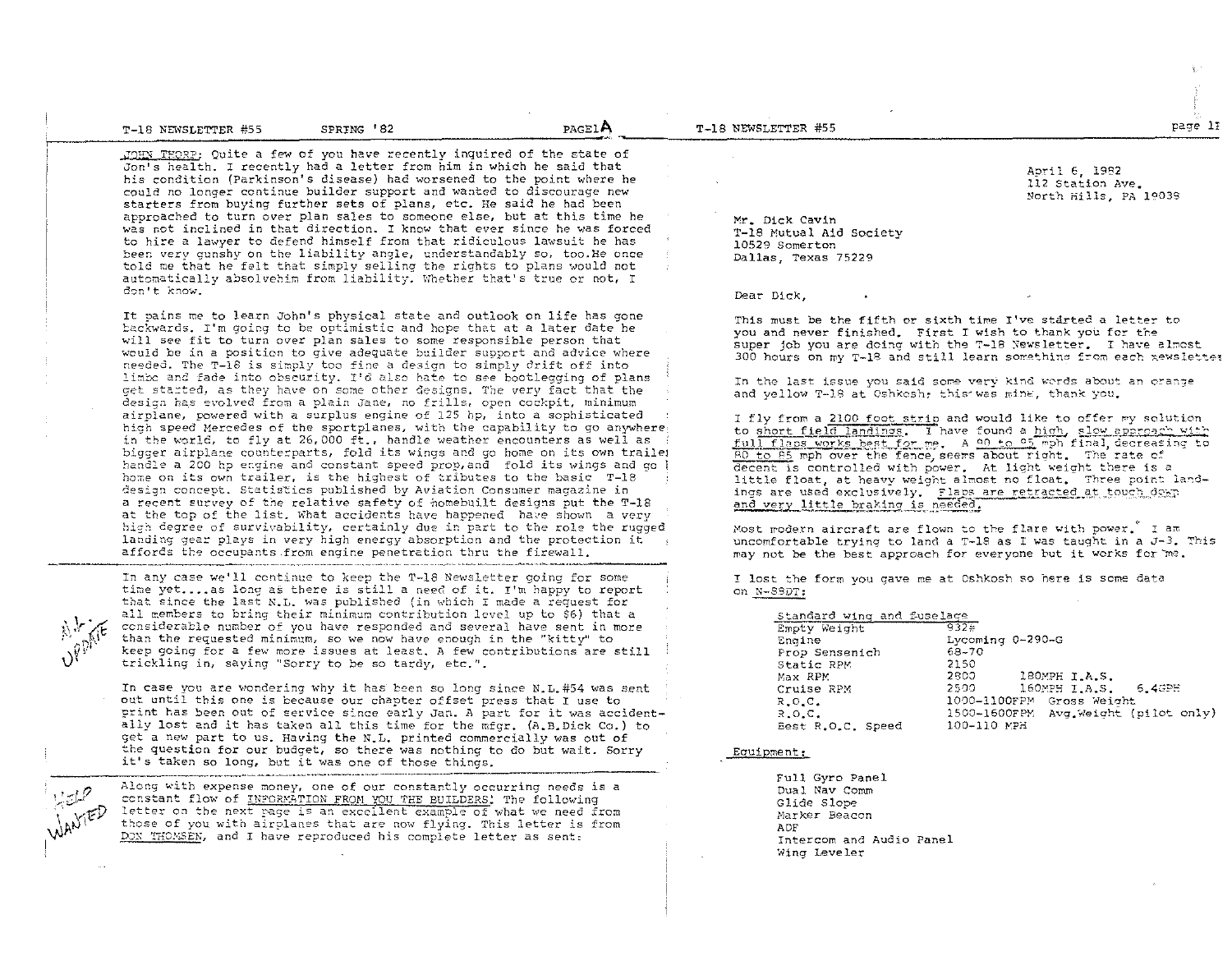T-18 NEWSLETTER #55

 $H_{EAT}$ 

NUFFS

The C.G. will stav in range with any loading 0-75# baggage, 3-29 callons of fuel, passencer to 200\*, and I weich 180#.

.<br>Se para alamana de Maria Maria de Maria II de 1991 e 1992 de la ciudad de 1992 de la ciudad de la franca de la

The aircraft seems to exhibit neutral stability at all loadings. The wing leveler (Doug Garner's design with my vacuum servos)is a great help on cross countries. I am working on a pitch axis with an electric servo. I am also looking for any information on an in-flight adjustable propeller that would fit my engine. A metal hub with wood or composite blades would be ideal. Here is my idea on exhaust heat exchangers. The difference in area between the O.D. of the pipe and the I.D. of the puff Fust equal the area of the carburator intake. A larger area means less heat transfer, a smaller area starves the engine. In order to set waxitum heat transfer, the air to be heated must scrub against the exhaust pipe.

**HEAT** MUFF

Here's an easy way to make a heat exchanger. Out two pieces of 1125" 6061 aluminum with two hole saws, One the size of the pipe and the other the size of the muff. You wind up with two donuts, these are the muff supports. Weld two stainless angles on the pipe (90 decrees apart) at the location of each support. Bolt the ruff supports (denuts) to the standing leg of the angle. (Think ahead and position the donuts before you weld.) Wrap a piece of 1032" 6061 around the donuts and hold in place with two hose clamps. Locateendweld the inlet and outlet flanges. Make the muff as long as possible. I made one on each side behind the ball joints.

I've gained so much from the newsletters over the years I hope soreone can benefit from this idea. Enclosed is a donation to the fund keep the newsletters coming.

Sincerel سنسة ' Don' Thomsen

As we said before, that was a superb letter, Don, and we really do appreciate your taking the time to gather all that info. I heartily agree with your technique for short field landings. To my way of thinking, that's the only safe way to do it. I've always been opposed to dragging a T-18 (or any other airplane) in in a very flat glide path. First of all, if you have any sort of power loss you're in deep, deep trouble. Most T-18s have minimal stall warning buffet and flying the airplane close to the ground and the stall at the same time is a form of gambling that's in the same category as passing cars on the top of a bill. With a steep approach you can precisely control your airspeed, sink rate, and glide path with a degree of accuracy that's simply not attainable with the other method.

I give a considerable number of BFRs and if there is any one thing that is common in many private pilots is a reluctance, or timidity, to use flaps. If you will pay close attention to the way highly experienced pilots fly an approach, you'll see full flaps extended on all landings & you'll see landings with minimum float. When the pilot knows exactly where his aircraft will touchdown and he has the airplane centerlined on the runway he then only has two simple problems to solve for a safe and smooth landing: What altitude to start his flare and how rapidly to make it. If we analyze the difference between a no flap landing and a max flap landing it's nothing more than the time factor. Speed will deca more rapidly with flaps extended, hence the flare must be executed in a shorter interval.

## LANDING TIPS

When I check a new pilot out on the T-18 the first thing I show them (before we even start the engine) is where the horizon is in the 3 point position (which is fairly close to the stalling angle of the wing). On LANDING most T-18s it will be pretty close to the front and top of the nose cowl. I point out that if they don't quite raise the nose that high on landings that they won't drop it in and 95% of their landings will be good ones, and at the most they might get a little skip. I go on to say that as one feels the mains first roll, to bring the stick all the way back. I also have them record that horizon position in their minds for use as a quick quide for a safe climb angle for takeoffs and waveoffs.

I'll also pass on a little tip I use to use on pilots that seem to have a problem in focusing their eves the proper distance ahead of the ship (which usually is the primary reason he'll flare too high). On takeoffs T try to get them to notice how far ahead that marks on the runway, or blades of grass, stop blurring from our speed and come into sharp focus and I try to get them to zero in on this at what they think is 2 or 3 ft of altitude. I also usually have them fly 6 or 7 approaches down to 3 feet without landing and then fly most of the way down the runway at that altitude before climbing out. The T-18 should never be flared above that altitude and if you will take care to do these things when you first fly your airplane (including the series of approaches without landing) you shouldn't get into trouble. Until you get very used to the airplane and get a bounce of a couple of feet or more, don't hesitate and try to save it, get full power in and go around and do it again. This time try to improve your airspeed control on final and concentrate on your flare height and rate.

It goes without saying that before you do all this with a new airplane that you should do a series of simulated approaches at altitude to ⋒ investigate any peculiar characteristics that might be found when the flaps are extended. You are going to be approaching the ForwardCG limit on your solo test flight or flights, so remember the pitch down with flaps is a combination of Forward CG and too much airspeed, both of which are not hard to correct. One T-18er I know normally carries a 501b tool box in his baggage compartment. Other obvious solutions might be to move the battery further aft or add a reserve fuel tank in the baggage comp't.

OTHER FIRST FLIGHT TIPS: At any time you do any fast taxiing he absolute sure THAT BOTH YOU AND THE AIRPLANE ARE READY TO FLY AROUND THE FIEL know of three accidents and one nair raising incident that happened when the airplane got airborne when the pilot was not expecting it and when insufficient runway length remained for landing and stopping. In one of these cases the airplane ran out of gas just as it was cressing the field boundary on takeoff, causing major damage to the airplane. The pil said his throttle stuck open and it rattled him so that he forget the switch and mixture. A couple of years back a T-18 pilot found himself 10 ft, high, the airspeed indicator not hooked up, the stick chly stuck in

pace 2B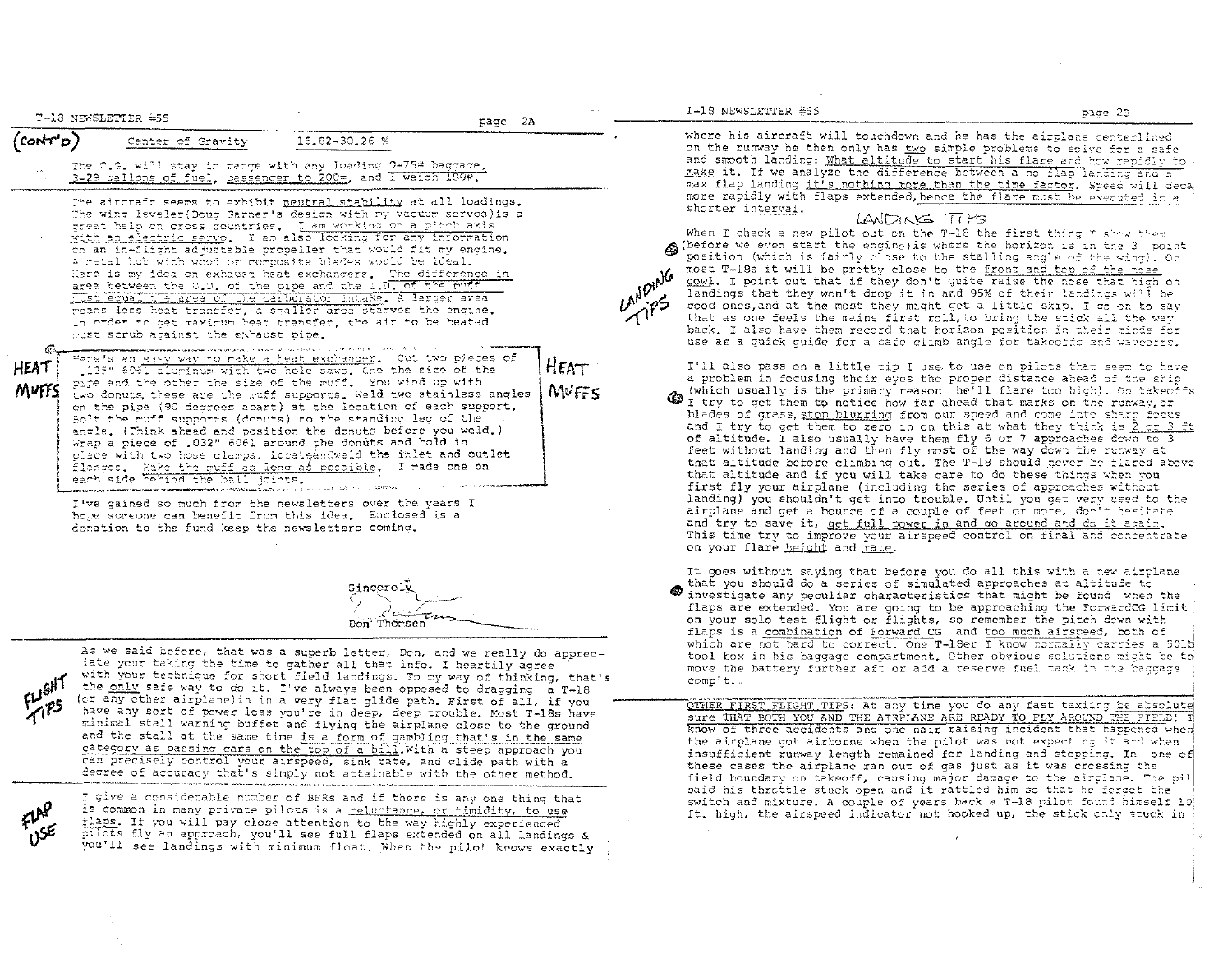the socket and he had drifted off the runway to the side... AND it looked like he didn't have enough runway left to get back on and stopped!!! Guess he had no choice but to try and somehow or other he did get back on and stopped. altho' it ended up in a hair-raising. tire screeching ground loop out in the grass at the end and nothing got bent except his eqo. T#Xt EXERGSES

e I have r::ixed feelings about the worth of doing high speed taxi runs and most of those feelings are negative. If the pilot is not CURRENTLY a, PROFICIENT tail dragger pilot he should make every effort to put in 3 or 4 hours minimum of takoffs and landings (not touch and go wheel landings). The T-18 is quick on the rudder and that takes a little getting used to. If you have only flown tri-gears, it might take a lot of getting used to. One thing I always advocate ANY new T-18 pilot do is to get on a wide. A'iJ .r\_Dun:.osed rUnv.'ay or taxi strip and starting out at VERY slo1;,' speed (5 mph) make <u>precisio</u>n taxi turns of say 30<sup>0</sup> on each side of the center line.Do<br>this upwind, downwind, crosswind for perhaps a half hour...at least 'ntil you are truly proficient with stopping the turn EXACTLY the same amount on each side of center. I have noticed that new T-18 pilots doing this with me riding shotgun with them that they inevitably slight the turn to the right, only going about 20<sup>0</sup>. I found out the reason was that they were using the spinner to sight the turn, not an invisible sighting line parallel to the *CIL* of the airplane. When I stuck a piece of tape on the nose cowl directly in front of them and had them use that for their front'gun sight' and that ended that problem. As you become proficent doing this at 5 mph you can gradually increase your taxi speed in 5 mph increments, but as your speed increases to a maximum of  $25-30$  mph it is advisable to cut down the angular deviations from the center line to perhaps no more than 10<sup>0</sup> at the high speed end. While this exercise is best done using no brakes, you certainly should have your foot in such a position that you can immediately use brake if the occasion demands it.

 $T-18$  TAKEOFFS: The T-18 has a marked tendency to turn left as the tail comes up on  $\overline{T}/0$ , due to P effect. This usually starts the pilot to overccntrolling the rudder and getting one oscillation out of phase with the nose swinging. Fortunately the airplane is ready to fly at this time before the pilot embarrasses himself too badly. The airplane is accelerating so rapidly and the rudder is becoming so sensitive with full power slipstream that there is a very natural tendency to overcontrol on the rudder and even experienced T-18 pilots will also do it if they haven't flown a T18 for awhile.

The cure for all this is simple: Just let it fly off in the 3 point position unless you are very heavy and on a very short runway. Iw. my airplane flying solo I can't tell the difference in the length of the takeoff roll. On a very hot day and with a load I have found that if I raise the tailwheel no more than an inch or so after I am about 3 second! into the takeoff roll, that takeoff roll distance and acceleration after lift off is about optimum. In this way I can take full advantage of the available tail wheel steering, which is much less sensitive than the rudder alone.

If you are inclined to be offended by such elementary advice as above it isn't intended to offend. While building one's own airplane is a noteworthy accomplishment, it's wise to be aware that our ability to properly and safely fly our creation is completely UNrelated to the building process and the first flight should be approached with an

## T-18 NEWSLETTER #55 page 3B

 $\mathbf{v}$ 

 $\mathbb{R}^7$ 

attitude of humility. Tempering that attitude with a little bit of knowledge coming from practical experience will help to reduce the number of surprises.

SAD NEWS DEPT.: In addition to Dr. JOHN SHINN's recent passing, another of our regular contributors to the N.L.,  $\frac{1}{2}$ ILL JOHNSCN, of 913 Cherry Hill St., Kent, Wa. recently suffered a sudden and fatal heart attack. Bill was an engineer for Boeing. He had plans serial #272 and his T-18 was one of the earlier ones to fly and made its national fly-in debut at Rockford. Bill was an inveterate and incurable experimenter and his experiments with lowering the stall speed of the T-18 are well documente in past newsletters. Bill also designed and built a retractable landing gear for his T-18, a project that got so involved that he once said it would have been easier to have built a new airplane from scratch. As a matter of fact, he did a complete re-design on the T-18 and called it the Eagle and had intended to sell plans. but as far as I know he never did. Bill did an article for Sport Aviation a few years back on his r.g. T-18 and in it he mentioned that it would cruise right up on the red r-is and in it ne mentioned that it would cruise right up on the red<br>line. We'll all miss Bill. Sport Aviation can ill afford losing people<br>of Bill's caliber.

BOB GODWIN, of 1209 W. Evans St., Florence, S.C., was another of the early day T-18 builders that passed away a few months back. He also succumbed to a heart attack. Bob had stored his T-18 away for several years, but had gotten it out and flown it quite a lot the past year or so. He wrote me about a year ago, telling me how much fun he was having flying it again. His wife put his T-18 up fo# sale after he died, but I haven't heard whether or not it sold.

QUESTION ON COWLING SAG: In a previous N.L. HARLO MC KINTY asked the question as to whether to allow for future engine sag; resulting in a mismatch between the top of the cowl and the spinner. Here is an: excerpt from a letter from ohelof our most dependable sources of autheni information, CHRIS FAST:

"Regarding Harle's question on spinner mismatch, my T-18 had the 0-290G with the 3/4" horshoe plate for an engine mount (the so-called flat-back engine mount instead of the dyga-focal). I washered the lower legs of the engine mount forward a couple of times the first 200 hours to remove the sag. This was when the rubber mounts were new and this worked out pretty well. It never changed after that and is still going OK today, so I would say to allow about a 3/16th" mismatch between the prop spinner and the cowling when you first set it up. On KEN BROCK's ship that I am just finishing I have left the spinner  $1/8$ " high, as it is an 0-360 (180 hp) with constant speed prop and the dynafocal mount." Thanks, Chris, for the info.

What have some of the rest of you found out on this line? We would all appreciate your comments and opinions.

Another area that we are constantly in need of your input is in the engine hook-up department. I recently got a letter from a new builder and he says: "How about asking some of the builders and A & P's cut there to send in some detailed information and sketches on how they rout throttle, mixture carb heat flex cables from the firewall forward and where and how should you clamp them enfoute to the carb?" Now here is a chance for some of you that have finished your bird to contribute a goodie or two for the new troops. OK?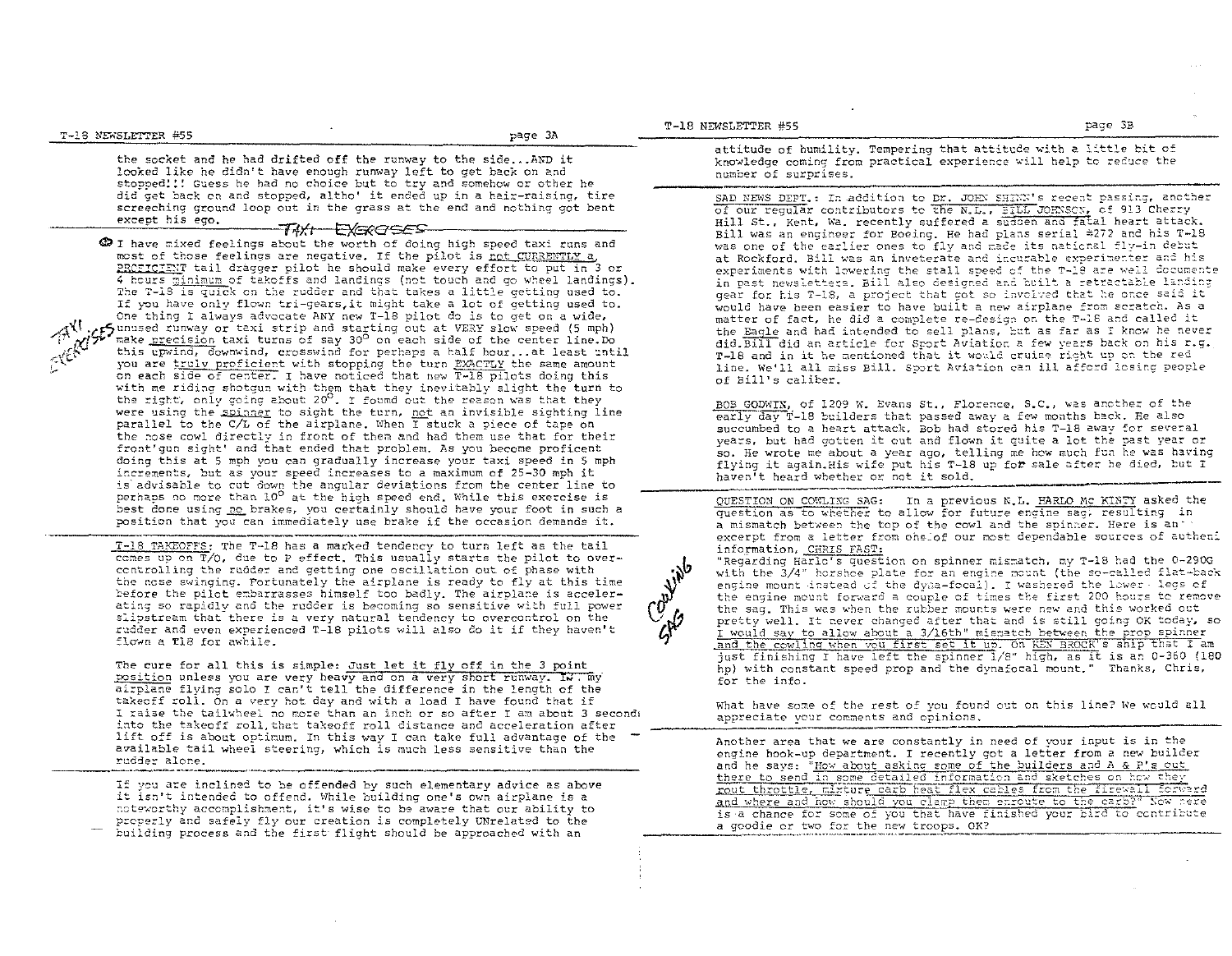'-18 NEWSLETTER #55

page 4B

The following letter from Gene Sloan is reproduced in its entireity. (Further comments on page 4B)

Mr. Dick Cavin T-18 Mutual Aid Society 10529 Somerton Dallas, Texas 75229

Dear Dick:

Enclosed is \$15.00 for "renewal" of my T-18 newsletter subscription. I've appreciated very much the information the newsletter has provided over the vears and wish to continue to get it. The sketches for the firewall cabin heat box avhile back were a great help--I made one according to the sketch but have it oriented horizontally instead of vertically. My project (Serial #805) continues to make slow progress. All of the structure is now closed, panel details finished (full IFR), canopy fitted etc. Currently fitting fiberglass wingtips. Still have cowling. work to do, prop installation, many details in engine compartment (0.320 530), paint, trim, etc. I have a Cherokee 140 that keeps me in the air but I'd like to get the T-18 done.

I have also sent to you via UPS a copy of a thesis I wrote a little over a year ago in connection with a masters degree I was working on at the University of Tennessee Space Institute. The professor that was my advisor. Professor Ralph Kinberlin, is an active test pilot and I had several courses under him dealing with aircraft performance, stability and control, etc. His opinion was that a thesis should be a "fun" thing so we did it that way. Incidentally, Mr. Kimberlin has been one of the "lecturers" at Oshkosh and Tullahoma speaking about aircraft performance and flight testing. Anyway--the thesis deals mostly with performance testing of honebuilt aircraft. This part was not a good thesis area but there was method in my madness. What I did was outline a test program to develop "handbook" type performance curves for a homebuilt aircraft using techniques available to the average homebuilder. The example used was a "fictitious" T-18. The real "thesis" part of the thesis dealt with a mathematical way of developing an engine performance chart when only the horsepower vs rpm variation is known. But you don't have to read that part.

A couple of news letters back there was some discussion of airspeed calibration and if I remember correctly I think there was a slight error in technique suggested. having to do with the way two-way speed runs are averaged. This promoted me to send the thesis to you but it has taken me awhile to get around to it.

I feel that the homebuilders could clean up their act some by better documentation of the performance (and maintenance features) of their aircraft. I plan to do this with my T-18 following the outline in the thesis. If you think it might help some other T-18'ers. I would give permission for it to be used.

I myself am employed by Calspan at the Arnold Engineering Development Center, an Air Force R & D center for wind tunnel testing, where I supervise an operations engineering group.

'Sinc  $\frac{1}{\sqrt{2}}$ 

412 Lillard Road Murfreesboro, TN 37130

The copy of the thesis Gene sent me was most impressive and very professional looking. It's more than an inch thick and contains about 200 pages of double spaced copy, charts, and graphs, plus an impressive list of reference material that he used in compiling his data. I wish I could reproduce several portions of his material, but inasmuch as it is copyrighted and I don<sup>?</sup>t yet have his permission to do so I'll have to defer that until I have had a chance to discuss it with him. I will report on that at the earliest possible moment. I will also ask Gene about the possibility of obtaining complete copies of this very scientific treatise. I'm well aware that most people aren't all that interested in doing a truly scientific analysis of the performance capabilities of their newly completed bird, but then again I know that a significant number would find this sort of information fascinating.

T-18 PARTS SUPPLIERS: I've had a couple of comments that gently took me task for only mentioning Ken Knowles as a supplier of pre-fab parts. I apologize for this oversight, as I had no intention to slight ken Brock's most excellent quality of T-18 parts. I of course assumed that all of you knew that Merrill Jenkins had retired quite some time back and that left only Ken Knowles as the only major supplier of T-18 parts on otan exclusive basis. Ken Brock's Co. supplies a considerable number of assorted parts for several makes of homebuilt airplanes and gyroplanes. Recently two former employees of Merrill Jenkins have resumed T-18 parts fabrication (no widebody or folding wing parts at present) under the firm name of "Leisure Aircraft Products" and their address is 16627 Parkside Avenue, Cerritos, CA, 90701. Their phone no. is 213/926-4545. They also handle various sizes of sheet stock, aluminum plate, extrusion, bar, and tubing, plus various hardware options. The owners (John Adams and: Mike Hanich) invite you to write for their catalogue. As far as I know these three firms are the only ones supplying T-18 parts in any quantity. I think it only fair to point out that the mixing of parts from one supplier with those from another might not match in hole registe so please be aware of this possibility.



SUPPLEMENTARY PLANS STATUS: As you may or may not have noticed in a fecent classified ad in Sport Aviation that Pete Hodgens (Australia) is advertising his supplementary plans for various T-18 items, with funds to be sent to him direct. Those of you that sent me funds for plans be advised I have forwarded them to Pete, so no doubt you'll hear from him soon. There is still an area of uncertainty as to what price he wants for the various options, but it will be clarified soon I'm sure.

NEW T-18s to look for at OSHKOSH: After 17 long years LEE SKILLMAN, of<br>7 Worthington Lane, Parkersburg, WV, 26101 (our T-18 dinner MC last yr.) got to see his T-18 fly and fly perfectly it did! Lee has lived all over the country in those 17 years and the project went with him on every move. There were gaps of many months, when things were too hectic to work on it, but he never gave up and kept plodding. There were a lot of things along the way that were bitterly disappointing at the time and required backtracking and sometimes it was two steps forward and one backwards, but the month of May saw #294 with daylight under its wheels.

Lee was fortunate in having Ed Burke, a long time US AIR captain who has his own T-18, to do his initial test flights for him. Ed flew his T-18 over from his home in Pittsburgh. PA, for the occasion and was truly delighted with how perfectly Lee's airplane flew. Since Lee was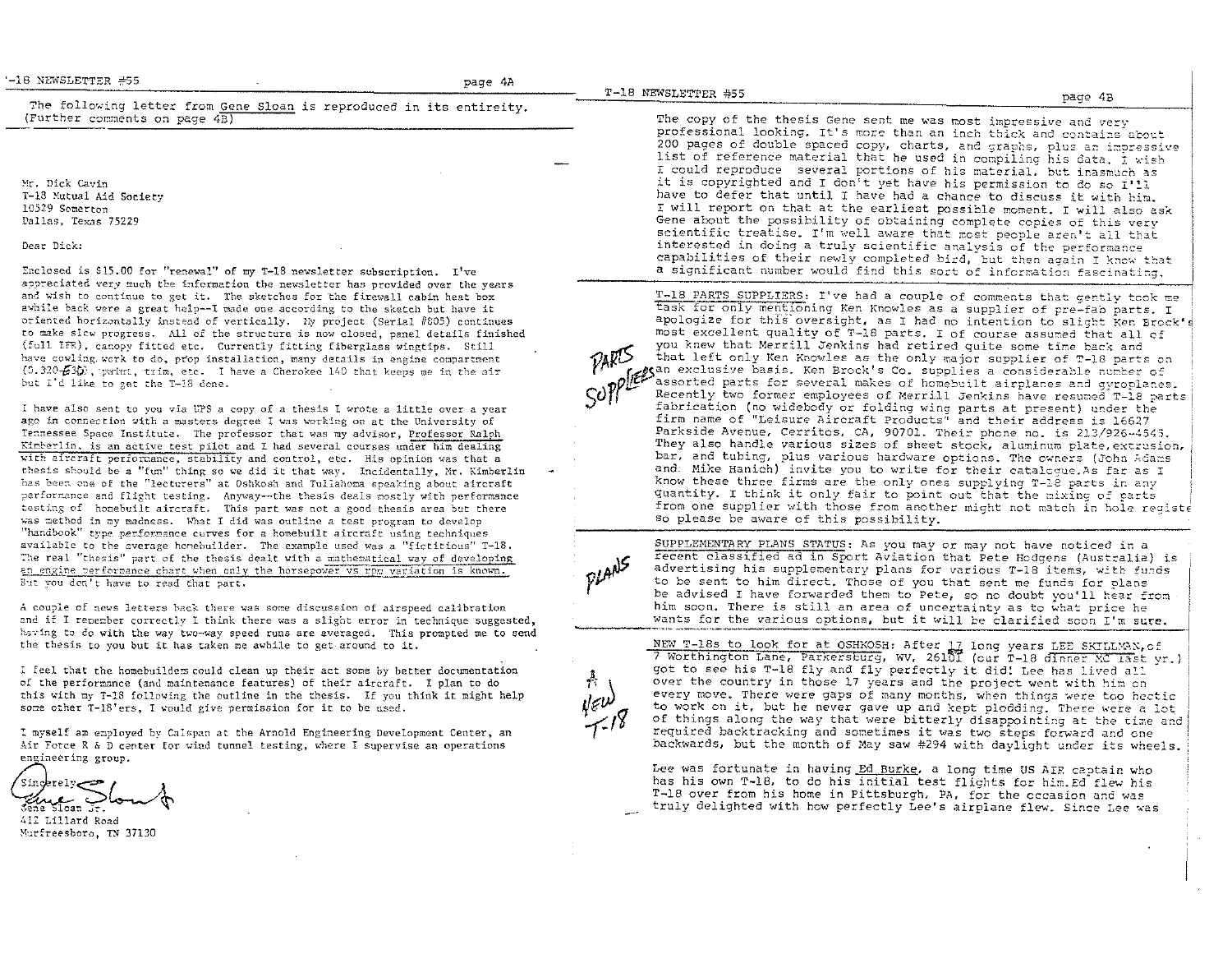was not tailwheel qualified and actually had done very little flying in the past few years he was most agreeable when some of his old friends suggested he approach Ed to do the initial test flights for him (Ed was just one of the old friends making that suggestion). Here's Ed's letter that he sent a few days after the test flight:

## "Hi Dick,

 $\epsilon^{\rm eff}$ 

, بابى<br>,, مائىسى  $\lesssim$ ್ , "

Surprise! A real letter! As you know from the phone calls how elated Lee Skillman was when his airplane finally flew. You should also know how proud I was that he asked me to fly it. It was so clean, so truly aligned, it ran and flew so straight! Very few factory aircraft built on super jigs could match it.

It was a simple task to check out his friend and instructor, Charlie<br>Pickering (who really could have flown it the week before), so that Charlie<br>could get Lee checked out when I left.

This machine will be a REAL competitor in many fly-ins and it will certainly be a real credit to the T-18 design, but its real beauty and craftsmanship can only be appreciated in flight. No shims, no trim tabs to keep it straight...absolutely true!

The actual first flight was a TV event, with a big front page story, too. It will take six months for Lee's chest to relax and wear the grin off.

I now owe you my profound thanks for two things: You told me about the Keaargaard T-18 for sale that I bought and then put me in touch with Lee. This is truly the T-18 Mutual Aid Society!

Scme time ago I told you that Ken Coleman and I had put the gear extensions on cur two airplanes (both with the short gear) and what a GREAT **a f**: increment they made. I have since learned to fly the ship into much  $\alpha$  **s** and have also learned to wheel land it. Please out nuch smaller strips and have also learned to wheel land it. Please extend which has made such a great improvement possible. our sincere thanks to the folks responsible for such a simple device

> The airplane now seems to sit up in a very pert, saucy attitude, similar to a Cessna 180 and by presenting more wing and fuselage frontal area in this higher 3 point attitude it definitely will slow down much quicker without the use of brakes. Maybe the best point of all is that I no icnger get the tail wheel on first and then bang the mains down as I did before when I did full stall three point landings.

The Sensenich wooden prop you recommended (66dia-72 pitch) has also been a real improvement. With the 0-290G turning 2650 rpm wide open at 3000 ft On a warm day, with full fuel and Jody and I in it, we are now indicating 163 mph. without gear or wheel fairings. With the gear and wheel fairings installed we almost certainly will pick up 50 rpm to get full rated power of 2700 rpm and probably another 10 mph, too. Kinda has me thinking about a conical mount 160 in it one of these days."

Ed went on to say how sorry he was to hear about Braniff and how it had really generated shock waves in the airline piloting profession.

. Ed's an old, old friend that goes back to the pin feather days of the T-15, when we (five or six of us} built a 7-18 fuselage in 4 days at

T-18 N~~SLETTER #55 page 5B \_\_\_\_ 2T~-~1~8~'~~~·S~LE~TTE!0~.R~~~3~5 \_\_\_\_\_\_\_\_\_\_\_\_\_\_\_\_\_\_\_\_\_\_\_\_\_\_\_\_\_\_\_\_\_\_\_\_\_\_\_\_\_\_\_\_\_\_ -"p~a~g~e~5~A~ \_\_\_\_\_\_\_\_ .------~~=-:=~

the '63 or '64 Rockford Convention. Our workbench was a couple of old wooden folding chairs in a tent and we had no electricity. Rad to use hand powered breast drills and we used pop rivets to put it together.

I'm most anxious to see Lee's creation at OSH this year. He sent me a couple of color photos of the interior when the ship was unassembled and it looked plain gorgeous even then. Lee called me again a couple of weeks later after the test flight to tell me that he was now flying it solo and getting along very well with it. He also said he planned to make two or three fly-ins with it before OSH and it wouldn't surprise me to find out he had copped an awrd or two in the process.

Lee has promised a complete story on the airplane very soon, so in the meantime we'll just say, "Congratulations, Lee,.not only for a job:<br>well done, but also for hanging in there for 17 long years!"

SEETAL.#1 FLIES!\_ERANCIS RICHARDSON, 2608 N. Johnson, Denison, TX, 75020, finally flew in May 1982. #1 has a long history. D. B. Underwood, of Dallas, bought John's first set of plans. I laid out a set of skins for him from my templates and made him a set of bulkheads. D. B's fortunes took a turn for the worst, so he sold the fuselage to another builder, who never got a rivet in it either. I acquired it in a three handed swap a few years back. Francis decided to build his second T-18 shortly after that. He was being discharged from the Air Force after 23 years of service and very soon earolled in college to finish his degree in Aircra Maintenance Management and the T-18 went to school with him for after hours work. After graduation he took on a brief stint as a factory rep for Northrop in Iran. but Iran soon wasn't to his liking and he came home and went to work for Texas Instruments looking after their fleet of planes at Dallas. This kind of work was a natural for him, as he had managed large detachments of maintenance people for the AF for all those years. We had run across each other in Bien Hoa when I came in there on a 707 MAC flight and we got caught up on some concentrated visiting in the two hours I was there.

While he was with TI in Dallas he and I got together nearly every night in my shop to build two sets of the folding wings. I also had another fuselage standing by for a set of wings, so we found it just as easy to make two of everything as we went. The big steel wing fittings were the hardest part, as we didn't have access to a metal cutting bandsaw and had to rely on an outside party to cut them (which started a chain of headaches). Francis chose to leave his wings as quickly removable, rathe than folding, as hangar rental in the Denison area was still a bargain. Francis moved back to Denison when the wings were finished, as he was was thoroughly sick of big city traffic by then. He had to completely remodel his house and commute the 140 mile round trip to Dallas, so working on the airplane was few and far between. To eliminate the long commute each day he transferred to TI's plant there, but it was back to school 3 nights a week to get his degree in Electrical Eng'g this time.

Little by little, all those hundred little jobs got done and finally he took it to the airport to fly it. Because he took the time to do all these so-called little things so thoroughly the only squawk he had after his first flight was to adjust the idle mixture!

Francis has a unique  $T-18$ , inasmuch as he does not have a sliding cancpy.

 $A^{10}$  $\lambda^{\epsilon\omega}$  $O^{\sqrt{\epsilon}}$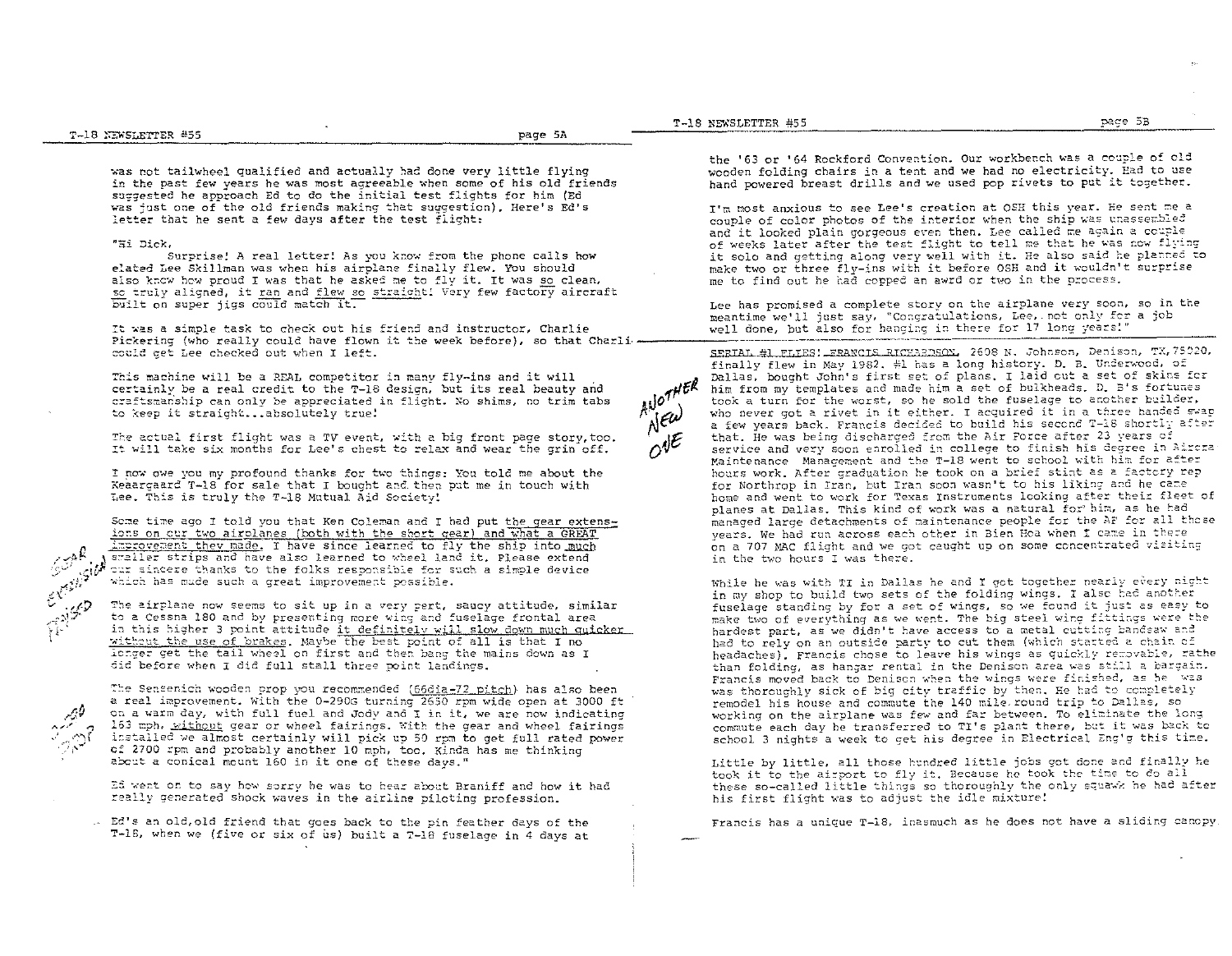T-18 NEWSLETTER #55

T-18 NEWSLETTER #55

 $h_{\gamma}$ .

pace 6B

He has an all metal, fixed, super-structure built up in the general shape of the canopy, but he has forward opening doors on each side. He has side and aft windows built in and the effect is quite pleasing to the eve. It reminds me of the Meyers 145 canopy. Forming the door frames of .063 was the toughest part. All of the windows have compound curves in them and this meant making plaster molds for each. (yes, he made a spare set or so of each, "just in case").

His cowl is mostly metel and looks to be very close to the Thorp cowl. I made him up some fiberglas pieces for the front end part of the "cheeks" but the rest of it is metal. The compound lines of the belly cowl are most difficult to do in metal, but he came out with a reasonable facsimile. You may wonder how he did the top piece in metal. It's actually made in two pieces, a top and a front piece. The top piece is made of .040 and was rolled in a sheet metgl roller to form the curves to match the corners of the firewall and the circle at the front end.

To form this front piece he made a circular form block and clamp block of 12}" dia. to match the rear of his spinner. Using .040 6061 T-6, he made a circular blank of 14" in dia, and spaced x\* dia, holes all the war around on about 1" centers. The cuter edge of his form block was exactly even with the center of this ring of holes. He next took a pair of shears and clipped out a strip of metal from the outer edge to the edges of each of the 4" holes. This left a series of tabs approximately 3/4" wide all around. It was then a simple matter to bend these tabs down on the form block and then rivet the part to the top piece. Of course this circular piece was cut in two after forming, so, that one of the halves could be used for the top piece and the other for the bottom. If you should choose to go this route to form these pieces, don't forget to make an adequate radius on the edge of the form block and use a sufficient number of clamps to hold the form block and clamp block tightly together. Finsh rivets should also be used. A solid disk of metal is permanently attached to either the top or bottom cowl. The other part is attached to the disk with camlocks, mutplates, etc., making both the upper and lower halves of the cowl somovable.

Francis built up his 0-290G engine and overhauled it. He has a Sensenich metal prop on it, (M74DM, 70/68) and gets about the same performance out of it that Ed Burke gets out of his. He is especially impressed with the larger flaps of the CW in shortening the landing roll and steepening the approach path. He also has the longer gear on this one He also says he can tell no appreciable difference in aileron response with the shorter CW ailerons. The airfoil used is the standard one, not the LDS2. So more congratulations are in order for another well done for Francis' 2nd T-18.

Another one flies!.... JOHN HARDY, Rt. 1, Box 292X, Natchitoches, LA, 71457, also flew his T-1S in late May and is most pleased with it. John's fuselage and wings came from this area from one of the original gang of 28 T-18 builders we had in the DAL-FTW area umpteen years ago. John picked up a run out 10-320 (160 hp) from a Twin Comanche shortly after he got the bare airframe and zero timed it. It also had a 6" prop extension on it and the regular constant speed prop, too. (Standard equipment on the Tw. Com. ).

John hasn't had a chance to really nail down his performance as yet, as he's having so much fun flying it to really get serious yet. You<sup>1</sup>ll see all three of these gents and their new airplanes at OSH this year and I will corner them there for their promised specs, wts. CG, etc. for

inclusion in N.L.#56, which will come out very shortly after OSH. I would like to get a complete rundown on each and every T-18 at OSH in '82, so if you are planning to fly your T-18 there this year it would save me a lot of time if you would sit down before you leave and record all the vital statistics: Engine, prop, empty wt., 135 at stall, full throttle (alt. & tewp), rpm & M.P., cruise at 75% power, battery location, new or old airfoil, type of paint used, type of rowl, MATERIA. exhaust type, carb air box details, avionics, etc. In fact, please inclu any and all details that would be of interest to the troops. If you have something a little different please do a short description of it.You  $N \in \mathcal{E}^{opt}$ don't have to write a fancy article. Just scratch it out and I'll be glad to rewrite it if needed.... BUT PLEASE DO YOUR PART IN THE SUP OF MATERIAL FOR THE N.L..... A lot of you have said, "I appreciate the time and trouble you are going to to get the N.L. out, so keep it up, etd .... but the N.L. can't keep coing on if you guys don't take the time to write your experiences!!!!If you are at a loss as to what to write about go back over the newsletters and take note of the subjects that have been covered. Many of those things are only one person's experiences. Even tho' the quoted technique may be the best, it might not be the easiest for everyone. It's also of value to newcomers to learn of more than one way to do something. If you can't think of anything else, sit down and make a detailed sketch of your brake sytem from top to bottom. Call out the specs for tubing and other hardware, what type of master cyl's used, how mounted with brake pedal, etc.....Another good subject is your fuel system....again with complete call out on all hardware. What type of fuel tank cap used, scupper drain, how vent lines located, fuel tank sender used & how calibrated, how accurate? All of these, plus your personal opinion and recommendations are of creat value. There are a LOT of uncompleted T-18s out there and many of them are in desperate need of the very information YOU could supply. Now, of course if YOU never asked John or any other person for advice on some part of your airplane (whether it's completed or not), then the above doesn't apply to YOU, but if you don't fall into that category you might want to take note that you have incurred an obligation to make payment in the same type of "currency" that you "borrowed" in Now in case you think you might be a little embarrassed if others knew about some of your 'goofs' along the way, please remember that each and every T-18 builder has made a bunch of them along the way, so let's put that crutch away for good.



'82 OSH T-18 FORUM: For some reason a T-18 forum was NOT scheduled for OSH in '82. I don't know why. It's hard to believe it was simply an oversight. No doubt the T-18s won't be the most numerous among those present, as they have been in past years, but when over 350 of a type have been built, with another thousand under construction, it doesn't seem very likely that it was simply overlooked. I can't help but get a little hot under the collar at the way Headquarters has seemed to snub the finest design of them all over the years.

We will have our annual T-18 dinner at Butch's Anchor Inn at the regular time on Tuesday evening, with a cocktail hour preceding the dinner.

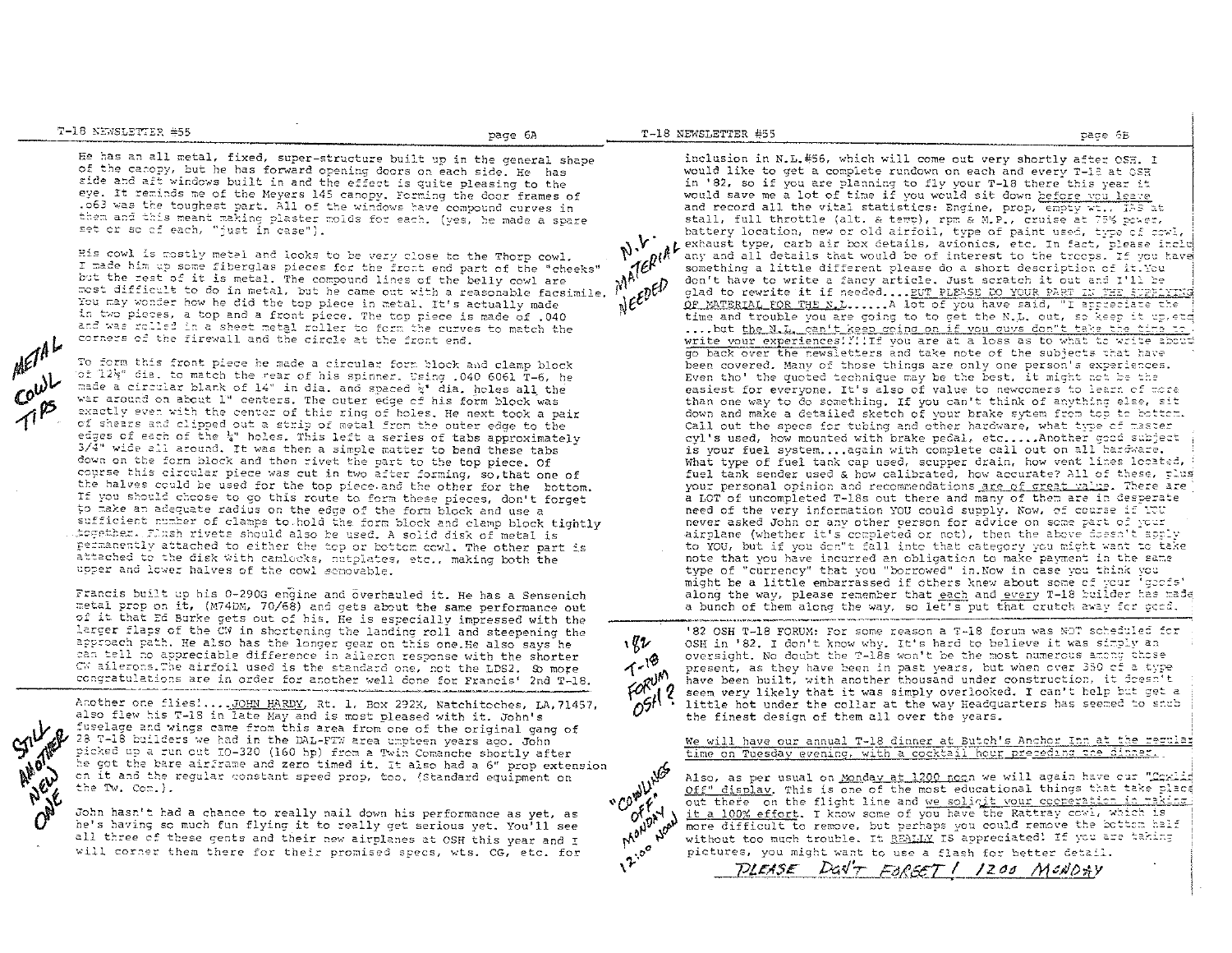T-18 NEWSLETTER #55 page 7A

~(10¢  $\frac{1}{6}$ 

 $\mathcal{C}h^{\mu\nu}$ 

. ikik

MORE ON TURBOCHARGING: Excerpts from a letter from our old buddy, ROB DIAL. 5175 Wing Lake Rd., Bloomfield Hills. Mich. 48013:

\*I am motivated to write specifically after reading about Ken Hansen and his turbocharging efforts. It should be CLEARLY and FORCEFULLY pointed out that aerodynamic damping of the flutter regime is a function of TRUE AIRSPEED and not INDICATED AIRSPEED, as you well know. John has pointed this out most emphatically and the T-l8 has NOT been tested above the present maximums of speed. Therefore, at altitude he would still be limited as to maximum top speec. (Actually, the maximum speed would be lower than at sea level).

 $\sim$   $\sim$   $\mu$   $\sim$ If he would contact TOM BACSANYI, 18815 Blue Skies Dr., Livonia, Mich., 42152, he could obtain much valuable information about turbocharging a T-18. Tom designed and built a "controlled leak" in place of a wastegate. This eliminates all the complications of a mechanical wastegate and simplifies the cockpit controls to the simple, single throttle lever. He installed an intercooler to reduce inlet air temperature at higher altitudes, thus eliminating the very real danger of detonation and increasing the density. He has his "calibrated leak" set to develop 31" at T/O and he can hold 31" clear up to 24, 000 ft.! From FL240 on up the MAP decays, but at a slower rate than on an unaspirated engine at the lower altitudes. Service ceiling is somewhere above 35,000 ft.' He also designed a scavenging pump for the turbocharger, which works fine. I believe he has never flown the airplane above 25,000 ft, but he routinely flies at  $18,000$  to  $20,000$  ft. He abides by John's speed limitations religously and his biggest advantage in addition to cruise speeds of 220-230 mph is the phenominal fuel consumption he gets. with 180 hp and a 30 gallon fuel tank he has a range of about 1000 miles! He has several hundred hours on a proven system and since he is an engineer with a wide background in turbochargers I believe his counsel is certainly worth worth listening to on its merits. He has much technical and engineering on his svstem and you might be able to get him to write something for the newsletter.

> I am sending along a simple schematic of a wiring system for the T-18. It needs the addition of radios, etc., but maybe it will help give someone some ideas to go from. This sketch was by courtesy of Dick Peaman. (See page 7B).

I'm also including a couple of pictures of the 450 lbs. of equipment that was installed in my airplane several years ago when we did the prop vibration tests (see older newsletters about the tests that were done to set guidelines for a safe metal prop). My gross weight for these tests was 1981 lbs. At that weight I had to do stalls, 2G pull-ups, vertical turns, dives to 220 mph  $1\text{A}$ s, and climbs to 15,000 ft.  $I<sup>T</sup>d$  like to get these pix back when you are thru with them.

I'm still working on my  $#2$  airplane and hope to finish it this coming summer sometime. I will sell one of them, but I haven't decided which one as yet. I'll send pictures and info soon.

Keep your airspeed up!

BOB DIAL

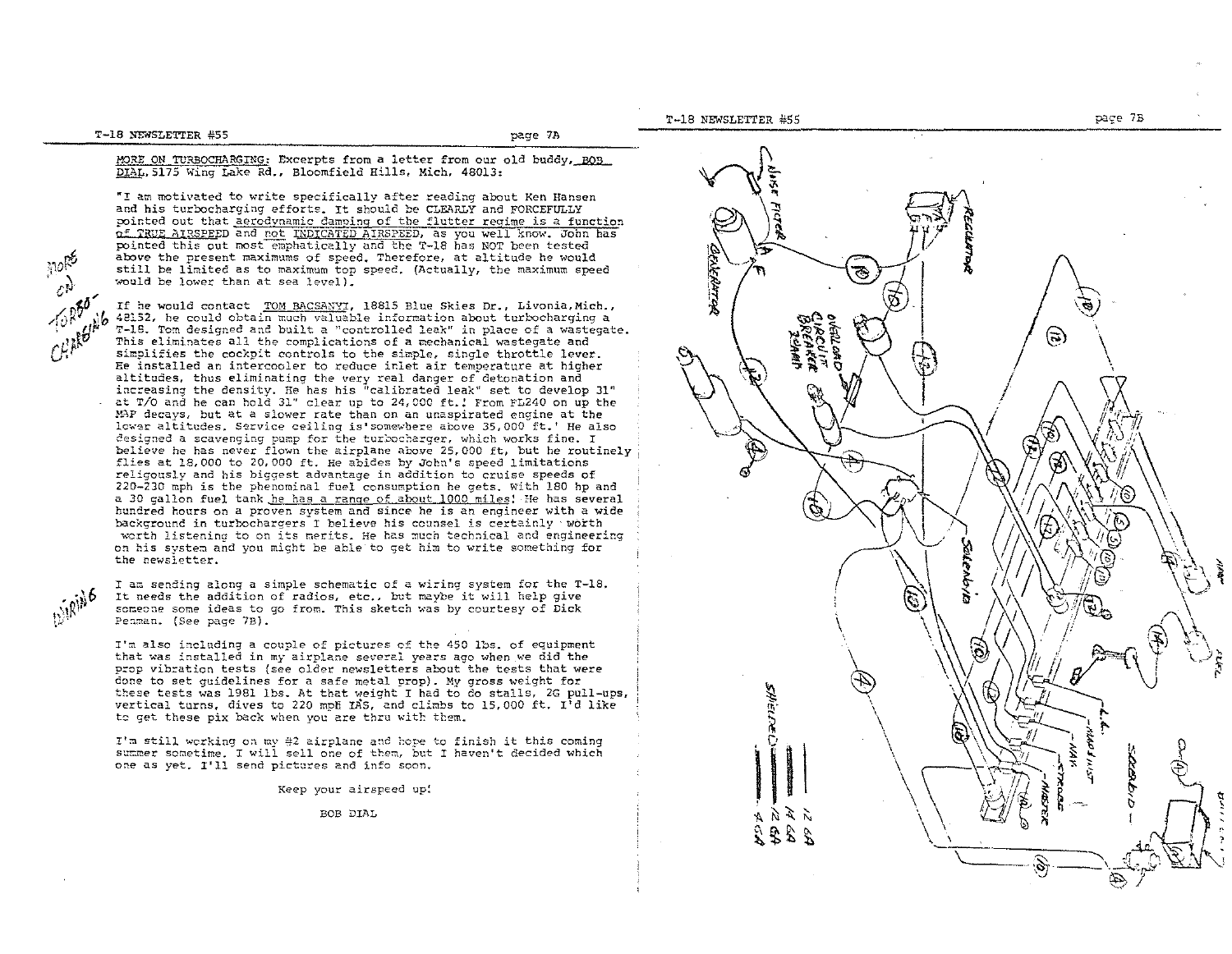**ARIAD** 

page 8A

Thanks again, Bob, for all your words of wisdom on the flutter speed's fixed relationship to the TRUE airspeed. I sincerely hope one and all clearly understand the inherent danger associated with foolishly pushing the airplane's speed up to or beyond what is known to be safe. The T-18's speed and control response makes it an exhilerating airplane to fly and in some people this also generates an overwhelming surge of "Look at me, Mom-itis".... the show-off arge, to be plain about it. Most of us can resist that urge at low altitude, but be alert about vne at altitude. Don't ever assume you could react fast enough to stop flutter after it began. You can't. I interviewed two eye witnesses within 15 minutes after they saw the start of the tail flutter until the airplane self destructed in mid-air and they both agreed the total time interval was considerably LESS than 2 seconds!

If you don't have an OAT gauge in your airplane perhaps you ought to sit down and figure how much less your airspeed indicator will read for each thousand feet of altitude you go up and make a little chart to keep in the airplane and refer to. You can use standard temp dropoff figures and be pretty close. Right now you should also be asking yourself "I wonder how accurate MY indicated airspeed is?????" That's a pretty good argument for finding out just how accurate your airspeed is. Right?

" "Here's a letter (in part) from T.J. McCormick, Box 105, Rowland, NC, 28383 in which he says: "I have been working on the horizontal tail. The left and right sides are made and I used matched hole procedures as you suggested and it worked out OK. The biggest mistake I made was to lay out the #613 beam template for the holes real accurately. I was sort of scared of making a mistake somewhere and spent extra time with dividers etc. to get it just right. I then had a hard time identifying the position where it should go. Everything was marked, but still this thing gets touchy when the two sheets are drilled at one time and one has to be turned over to get one right and one left elevator. Anyway the elevators are cleoced together now and now I'm up to installing both to the tube spar, etc.

I am learning though. I built a Baby Ace back in 1958 and I still have it. I also built a Pitts Special and have it licensed and it has 12 hrs. of test time on it as flown by a crop sprayer friend a year ago. I haven't flown it myself yet. It needed a few things to finish and now I have all of them done. Now I can concentrate on the T-18.

One problem I had with the MATCHED HOLE TOOLING was with the transfer punch (the #30 punch with the nib). The nib, or center punch part of mine is too rounded and it leaves a mark that is too sloppy to center a drill or punch in. I made a punch out of a 1/8" punch and made a good sharp little in the center that works very well. The taper on the punch matches with the #30 template hole and no tight fit has to be made like with the Whitney punch. I find this more accurate. (I'd like to go over this with you at OSH this year. T.J. and make a sketch for the NL).

The subject of SHEET METAL GRIND DRILL BITS has been mentioned several times in the NLs, but there seems to be a great vacuum of information when it comes to someone telling in detail exactly how to do it. I get mine thru another builder, who in turn has a machinist friend make them in his spare time. In case you are just starting and have just discovered BIT.

that an ordinary drill bit is prone to drift out of that tinv punch mark that you needed to hit accurately... especially after it began to get a little bit dull. With such bits you simply cannot perfectly reproduced the hole layout that you have center punched. The Sheet Metal Grind bit makes it possible not only to hit the exact center of the punch mark with the center of the pilot drill part, but also the bit will drill straight and true and won't "walk". It actually works like a miniature hole cutter, as the outer flutes cut out a perfect disk.

HOW TO GRIND A SHEET METAL GRIND BIT: T. J. continues: "I found out how to grind sheet metal grind drills, also. I played with grinding them various ways and found out that if you support a Dremel hand grinder son way (I put mine in a vise) and use a mounted grinding wheel (Xine was about 3/4" dia. and 1/8" wide). Mount a magnifying glass over the wheel so you can see and dress the wheel so that it will run true Grind the drill bit so that it has a center pilot, which is sharp and about .020 to .030 long, Then very carefully grind the lips at a good biting angle and you will have something that will drill a very accurate round hole. **METAL** Look at it this way: with the sheet metal grind drillyou have a center pilot to guide the bit and with an ordinary drill bit the only pilot  $G^{p_1 p_2}$ you have is the tapered point and it was ground to drill steel, not  $D^{\rho/\mu}$ aluminum. Consult any shop manual and it will say to grind the drill wit a much sharper point and give it a lot of rake angle. This sheet metal grind bit does not wander and does not have to have a punched or drilled undersize pilot hole to start accurately, but we all know you really need a pricked point dimple to be very accurate. Take a lock at some of the FLAT type wood bits that are used for larger hole sizes in wood and you've got the idea.

> I also found out that a high speed air drill works much better than an electric drill, iz lighter, and you have a wide speed range by controlli the air pressure.

> Well now that I have my hole drilling problems worked out. I'm ready to get at the riveting and I hope people won't be laughing at my riveting sometime in the future.

One more thing on the drill subject: The drill bits are much easier to grind than the regular cnes.

Sincerely, T.J.

T.J. that was GREAT! If it wasn't for those like you that take the bull by the horns and go ahead and do these things....and then pass on what they've learned, the homebuilding movement would have died on the vine years ago. Anyway, thanks a million, T.J.

Just below this I'm making a crude sketch of a Sheet metal grind drill bit, just in case the writeup still isn't clear.

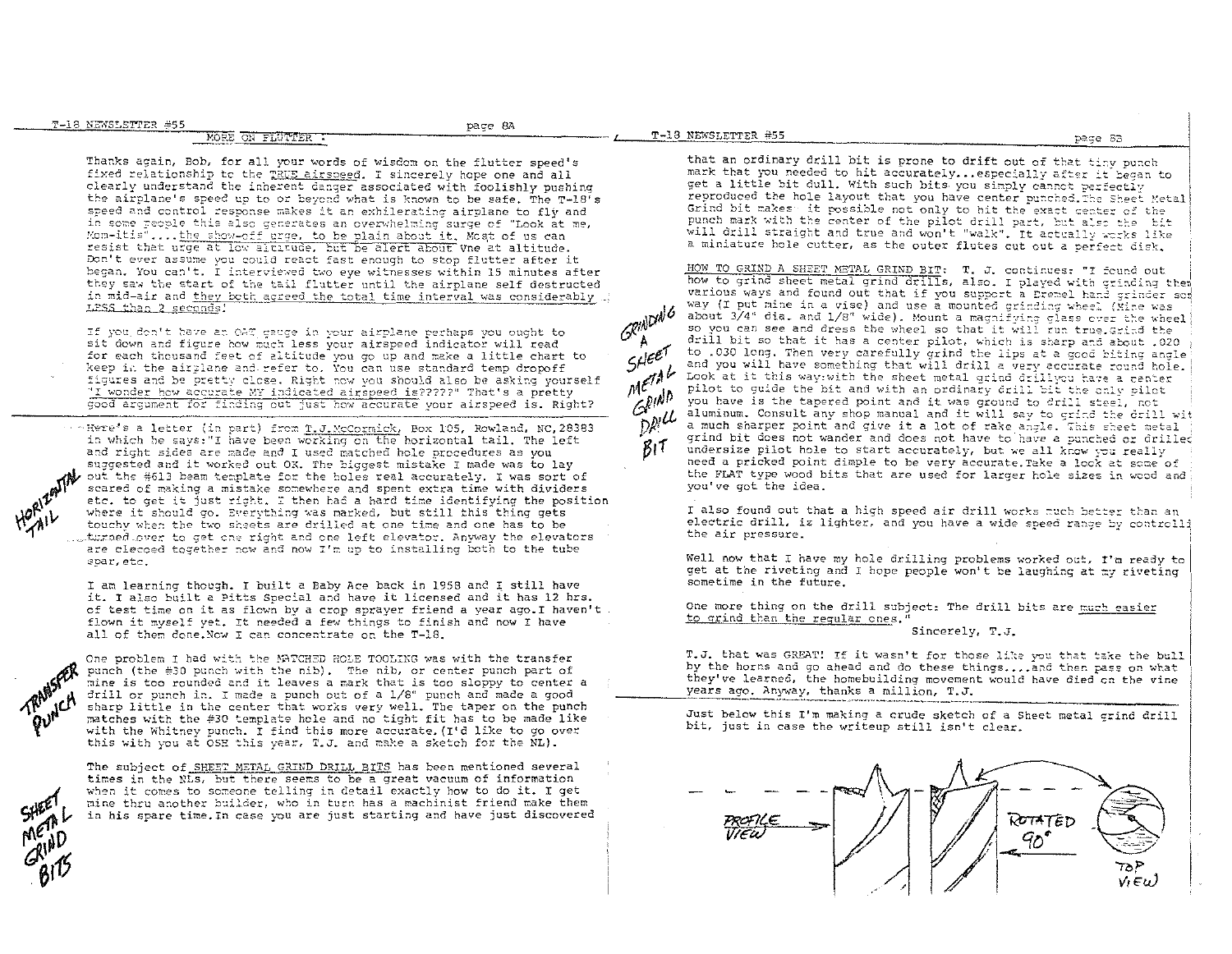| T-16 NEWSLETTER #55                                                                                                                                                                                                                                                                                                                                                                                                                                                                                                                                                                                                                                                                                                                          | page 9A | T-18 NEWSLETTER #55                                                                                                                                                                                                                                                                                                                                                                                                                                                                                                                                                                                                                                                                                                                                                                                            | page 9B                                                                                                                                               |
|----------------------------------------------------------------------------------------------------------------------------------------------------------------------------------------------------------------------------------------------------------------------------------------------------------------------------------------------------------------------------------------------------------------------------------------------------------------------------------------------------------------------------------------------------------------------------------------------------------------------------------------------------------------------------------------------------------------------------------------------|---------|----------------------------------------------------------------------------------------------------------------------------------------------------------------------------------------------------------------------------------------------------------------------------------------------------------------------------------------------------------------------------------------------------------------------------------------------------------------------------------------------------------------------------------------------------------------------------------------------------------------------------------------------------------------------------------------------------------------------------------------------------------------------------------------------------------------|-------------------------------------------------------------------------------------------------------------------------------------------------------|
| ABOUT READY TO FLY: Paul Carabelli, Address unknown, Los Angeles area;<br>Tony Russell, 406 Cardinal Drive, Slidell, LA, 70458, Lou Falconi, 1917 W.<br>Freeway, Apt. 5, Grand Prairie, TX, 75051; Tom Kerns, 4218 Ticino Dr.,<br>Arlington, TX, 76016; Ken Brock, 11852 Western Ave., Stanton, CA, 90680;<br>Bob Dial (#2), 5175 Wing Foot Rd, Bloomfield Hills, MI, 48013; Cecil<br>Hendricks, P.O.Box 68097, Seattle, WA, 98188;plus about a dozen more<br>in the "maybe soon department", that I haven't had any info on recently.<br>If any of you know of an advanced T-18 project near you or have heard of<br>someone who recently bought a flying T-18 (or an advanced project) I'd<br>appreciate a card from you with the details. |         | OHIO (cont'd)<br>H.L. Starcher, 10588 Norwalk Rd., Litchfield, OH, 44253<br>Ted Williams, 640 St., Rt 314, RD12, Mansfield, OH, 44903<br>ILLINOIS<br>Kurt Ayres, 5951 Guilford Rd., Rockford& IL, 61107<br>Alfred Cousineau, 8332 N. Octavia, Niles, IL, 60648<br>Keith Claypool, 826 W. Broadmoor Dr., Peoria., IL, 61614<br>Lewis Corbett, 8202 Grand Oaks Ct., Gurnee, IL, 50031<br>WM. Gillen, 3228 Brookmead Dr., Rolling Meadows, IL, 60008                                                                                                                                                                                                                                                                                                                                                              |                                                                                                                                                       |
| <u> BUILDERS LISTS (</u> continued): Repeating, if I know that one of those that<br>$1 - 18$<br>are listed as T-18 MAS members has an airplane now flying I will under-<br>$\frac{1-\rho\epsilon}{\rho}$<br><u>line his name.</u> I'll also do the same for any that <u>might</u> be flying in<br>the very near future. Address changes from previous listings will be<br>updated as they come in. State by stae listings began in NL #52.<br>OREGON:                                                                                                                                                                                                                                                                                        |         | Robert T. H. Hubbard, 437% lst St. La Salle, IL. 61301<br>Wallace Hunt, 1658 Plaza Dr., Rockford, IL, 61108<br>Bob Jaeger, 2405 Melrose, Nelrose Park, IL, 60164<br>Donald Kames, 3N375 Keil Rd., West Chicago, IL, 60185<br>Paul Kirik, 2921 28th Ave.A, , Moline, IL, 61265<br>Allen Lurie, 605 E. Armstrong, Peoria, IL, 61603<br>Tom Morley, 5721 W. 55th St., Chicago, IL, 60638<br>Gaylen LeCount, 301 E. West St., Georgetown, IL, 61846                                                                                                                                                                                                                                                                                                                                                                |                                                                                                                                                       |
| Wm. Ayres, 761 Stinson St., Independence, OR, 97351<br>Dean Adams, 16575 SE Sager Rd., Portland, OR, 97236<br>Ron Arnoldson, 1539 Reberts Ck. Rd., Reseburg, OR, 97470<br>T.V.Anderson, 2235 NW 16th St. Corvalis, OR, 97330<br>Larry Eversmeyer, 4725 SW 207th Ct., Beaverton, OR, 97007<br>Robert Furrer M.D., 427 Oakway Mall, Eugene, OR, 97401<br>Ronald Gerrard, 85 T St., Sprigfield, OR, 97477<br>Wayne Heigel, Rt. 3 Box 140-E, Sherwood, OR, 97140<br>Howard Martin, 10270 SW 80th, Portland, OR, 97223<br>Amos Ranck, 3536 Poinsetta St. NE, Salem, OR, 97303<br>Denell Zander, 13700 SW Hall, Tigard, OR, 97223                                                                                                                  |         | <u>Kenneth Rhoads</u> , 175 Hickory Lane, Far Hills, Peoria, IL, 61611<br>Joe Robinson, 602 N. Cross, Robinson, IL, 62454<br>A.A. Repeta, 4300 N. Marine Dr., Apt. 1704, Chicago, IL, 60613<br>Ron Sassaman, 931 16th St., Rochelle, IL, 61068<br>Gary Smith, 512 S. Waterman St., Arlington Heights, IL, 60004 4<br>Warren Spencer, 1512 North Ave., Crystal Lake, IL, 60014<br>Richard Secrest, 134 Mattek Ave., De Kalb, IL, 60115<br>Bernard D. Scola, 1823 Palm Dr., Mt. Prospect, IL, 60056<br>Jerry Turner, RR#5, Box 132, Marion, IL, 62957<br>Rollin Tippet, 208 S. Jackson St., Waukegan, IL, 60085<br>Thos. Weinberg, RR #2, MT. Vernon, IL, 62864                                                                                                                                                  |                                                                                                                                                       |
| MICHIGAN<br>Richard Amsden, 16434 Concord, Fraser, MI, 48026<br>Mm. Beswick, 7144 Heatherwood Dr., Jenison, MI, 49428                                                                                                                                                                                                                                                                                                                                                                                                                                                                                                                                                                                                                        |         | Joe R. Wood, 602 N. Cross St. Robinson, IL, 62454<br>Bob Young, 512 S. Olmstead St. Cakwood, IL, 61858<br>(Other states listings will follow in future N.L.s)                                                                                                                                                                                                                                                                                                                                                                                                                                                                                                                                                                                                                                                  |                                                                                                                                                       |
| Al Bosonetto, 32625 Benson Dr., Westland, MI, 48145<br>Douglas Boyer, P.O.Box 236, Eastport, MI, 49627<br>Bob Dial, 5175 Wing Lake Rd. Bloomfield Hills, MI, 48013<br>Anthony Dabrowski, Jr, 3104 Temple St., Muskegon Hts., MI, 49444<br>Orville Green, 34 W. Dale Ave., Muskegon, MI, 49441<br>Bob Hudgins, 2502 Leroy, Flint, MI, 48502<br>Don Hackney, 6647 Hatchery, Pontiac, MI, 48054<br>Mark Lamos, 25687 Kilreigh Dr., Farmington Hills, MI, 48014<br>Merlin Miller, Rt, David Dr. Springport, MI, 49284<br>Roy Oberg, 8040 Shadybrook, SE, Ada, MT, 49301<br>Dick Penman, 5918 Bordman Rd., Dryden, MI, 48428<br>Vincent Reno, 11483 Kennebec, Detroit, MI, 48205                                                                  |         | UPDATE ON BACK ISSUES OF NEWSLETTERS #45 thru #54:<br>As I mentioned in N.L.#54, I am in the process of making a complete<br>new set of printing plates for ALL of the above N.L.s and right after<br>OSH I will run off about 100 copies of each of these issues. I have<br>kept each and every letter and postcard that any T-18 member has sent<br>me, so I do have a record of the ones that have not received one or<br>more of the N.L.s as a result of the Post Office Dept. carelessness, etc.<br>It's going to be a time consuming and wearisome job to print, staple,<br>collate, address, and mail all these back issues and since I have to do<br>all this myself I would appreciate it if you"d give me a little help<br>and immediately after OSH if you would (again) mail me a simple postcare |                                                                                                                                                       |
| CHIO<br>Larry Baker, 4330 Chippewa Falls, Jamestown, OH, 45335<br>Francis Boehlein, 6206 Timberlane Dr., Indepenxence, OH, 44131<br>Craig Cihlar, 3407 Revere Rd., Richfield, OH, 44286<br>Carl Cole, 7927 Heatherglen Dr., Cinncinnati, OH, 45230                                                                                                                                                                                                                                                                                                                                                                                                                                                                                           |         | saying, "I need N.L.s = S etc. That would save me a good many<br>hours of precious time if you would take a couple of minutes to do this<br>All back copies will come in the large mailing envelops like we now<br>cost of the envelop is worth it.                                                                                                                                                                                                                                                                                                                                                                                                                                                                                                                                                            | are using. We have found that the P.O. Dept. is much less likely to "lose<br>them, as compared to those that are just folded and stapled and the exti |
| Walter Giffin, 4277 Kenmont Pl., Columbus, OH, 43220<br>Paul S. Jones, 302 E. Main, Oak Hill, OH, 45656<br>Jas. Mach, 7274 Butternut Ln., Mentor, OH, 44060<br>Robert Neitman, 4017 Glenheath Dr., Dayton, OH, 45440<br>Jas. Paine, 4240 Wagner Rd., Dayton, OH, 45440<br>Kenneth Patsch, 2102 Jeanetter Dr., Sandusky, OH, 44870                                                                                                                                                                                                                                                                                                                                                                                                            |         | One more thing: I inadvertently sent out my "Master Copy" for N.L.<br>$\#50$ to someone. I would appreciate it if you would check your #50 N.L.<br>and if it is TYPED instead of printed that is it. If you happen to have<br>it, please send it to me PDQ. If I have to re-type #50 from one of the<br>printed copies to make the new plates for it and re-draw the sketches                                                                                                                                                                                                                                                                                                                                                                                                                                  |                                                                                                                                                       |
| Clifton, Redden, Rt. 1, 609 Wise Rd., Lynchburg, OH, 45142                                                                                                                                                                                                                                                                                                                                                                                                                                                                                                                                                                                                                                                                                   |         | in it it'll use up, a week of time best spent otherse                                                                                                                                                                                                                                                                                                                                                                                                                                                                                                                                                                                                                                                                                                                                                          | <i>THANKS</i>                                                                                                                                         |

 $\sim 10$